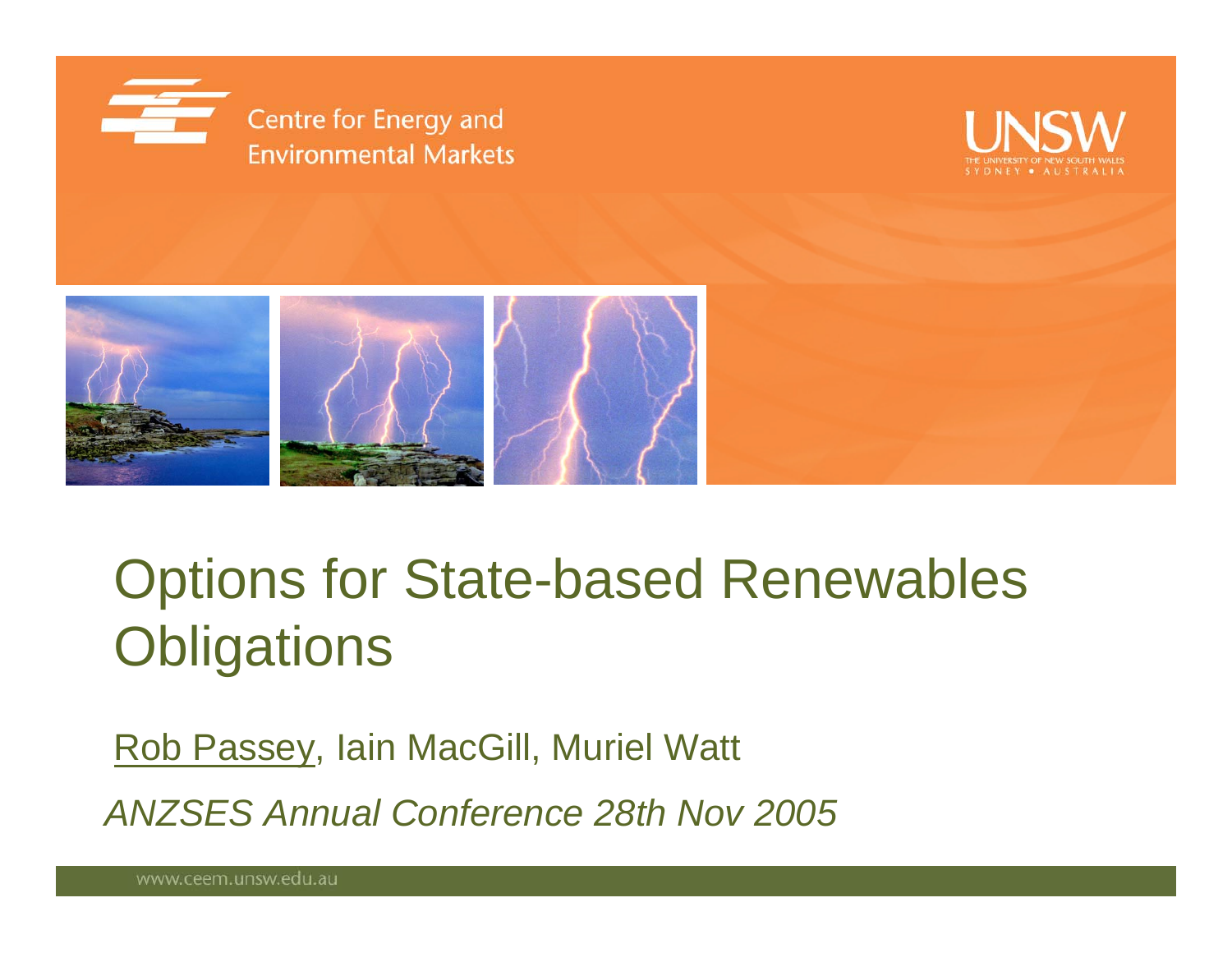



## Renewable obligation in Oz

- п Oz RE projections - 10.5% (1997) to 10.9% (2010) and 8.7% (2020)
- п Support required along the technology development pathway: Research, Development, Demonstration & Commercialisation
- п Variety of types of market pull support: ROs, feed-in tariffs, capital grants etc
- MRET Review Panel
	- very large amount of investment prior to 2007
	- –current target is insufficient to develop a domestic industry
	- recommended 20,000GWh by 2020, extend scheme to 2035
- $\mathcal{L}_{\mathcal{A}}$ EU Directive - 13.9% (1997) to 22.1% (2010)
- $\mathcal{L}_{\mathcal{A}}$ EU Parliament - adopted 33% by 2020
- $\mathcal{L}_{\mathcal{A}}$  US - 21 states have RE standards, most through RPS's
	- –California - 20% by 2010 (was 2017) - 33% by 2020 proposal
	- Texas 2,000MW (2009), 5,880MW, 5% (2015), 10,000MW (2025)
	- Colorado from 2% to 10% by 2015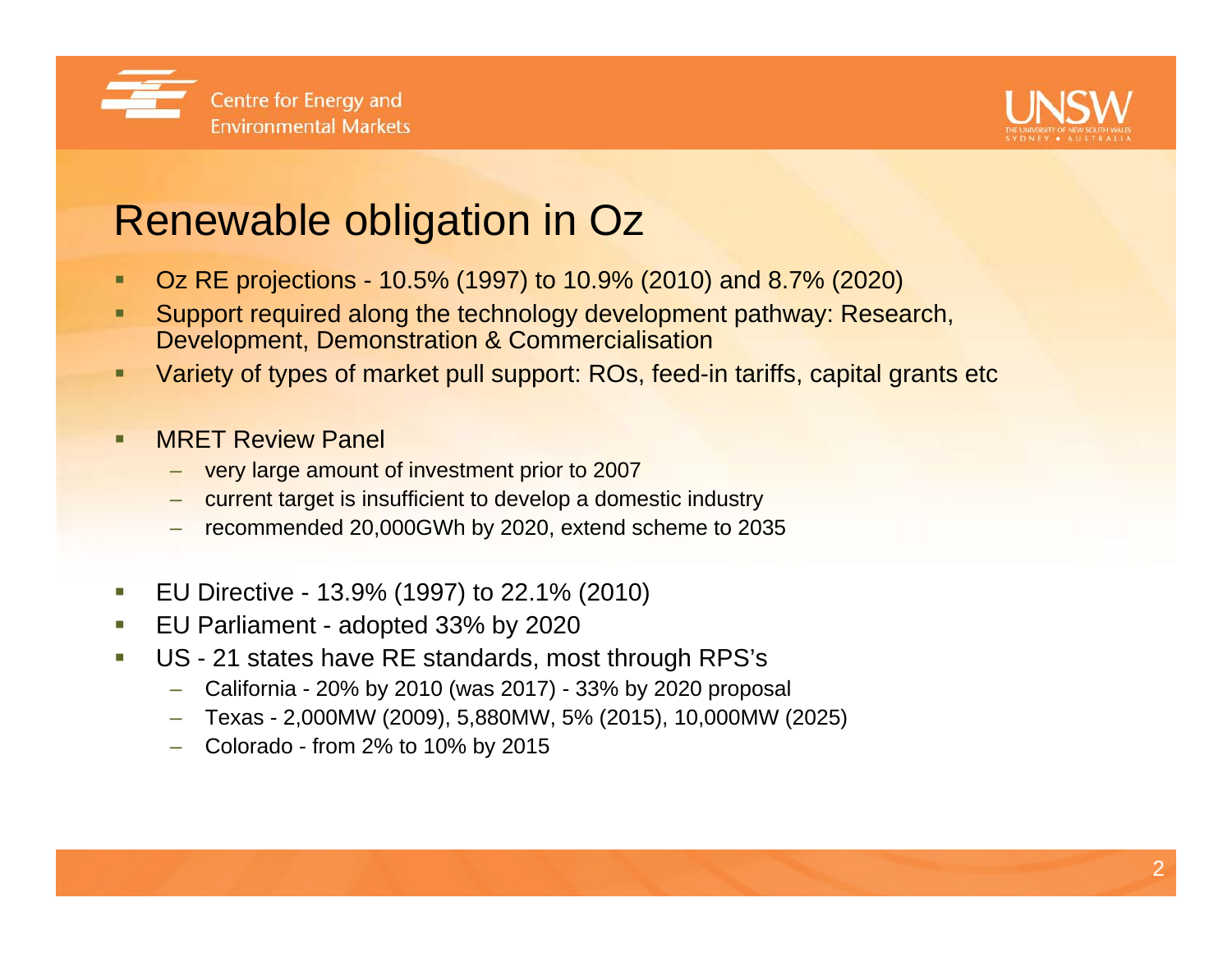



## Support for renewables targets in Australia

- Commonwealth leave MRET unchanged, some support for PV
- п States supported increases in MRET Review
	- SA, 4.5% above 1997 % level by 2010
	- Vic, increase to 19,000 GWh by 2010 (approx 5% target)
	- –WA, ACT, Qld, 2% above 1997 % level by 2010
	- Tas, 4% above 1997 % level by 2010
- and have internal aspirational targets
	- SA, from 4% to 15% of total by 2014 (all?)
	- Vic, from 4% to 10% by 2010 (1/5)
	- –WA, from 1% to 6% by 2010 for South West Interconnected System (2/3)
- MCE and NSW, Victorian, Western Australian, South Australian and Tasmanian governments all expressed interest in state-based support for RE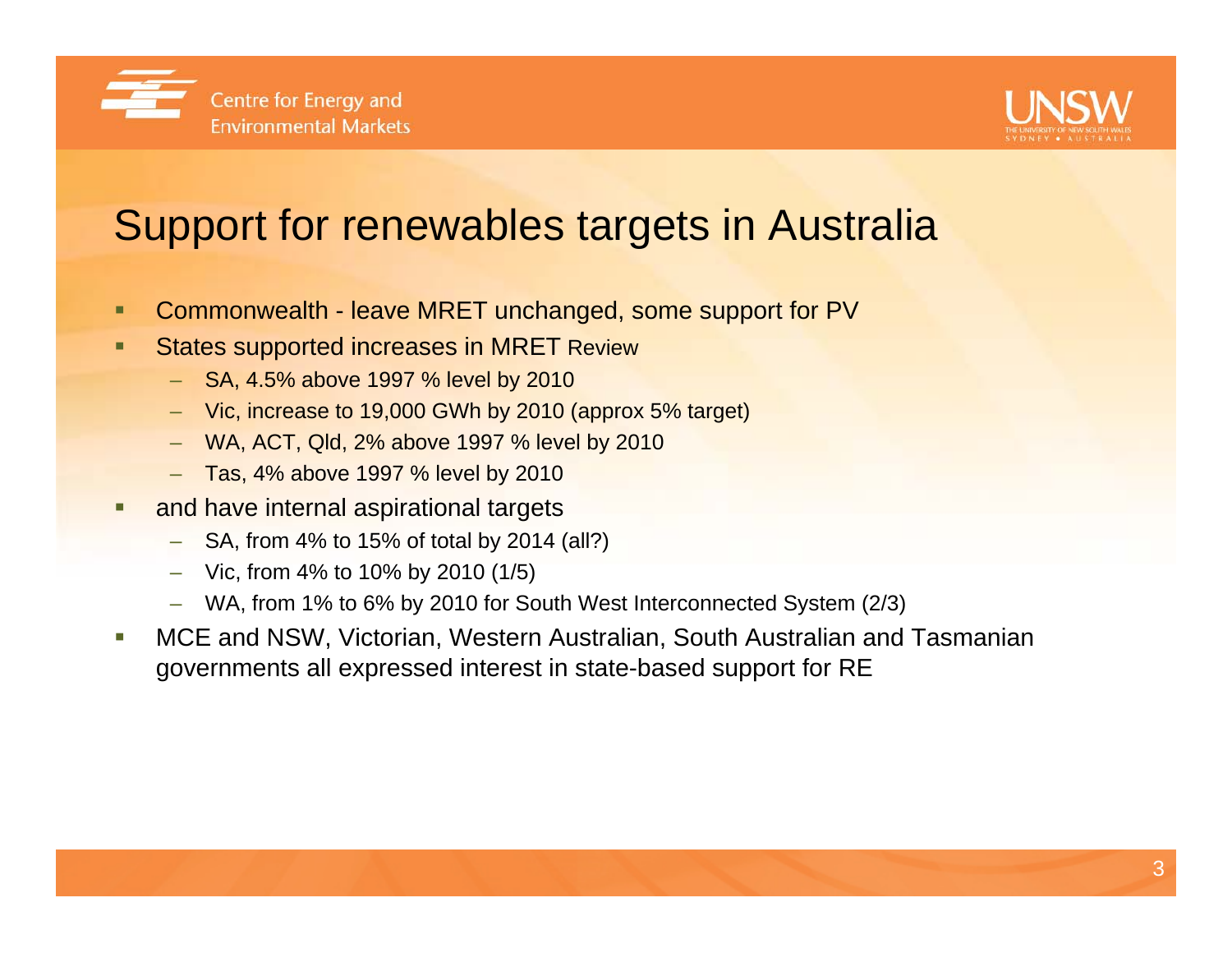



## Possible State-based RO scheme designs

#### п Based on MRET

- –Reduced complexity and establishment costs
- RECs identified by technology, location and date
	- **Exclude large hydro, SWH etc**
	- **State-specific**
- Current problems generally relate to settings that could be fixed by State scheme
	- **Size and nature of target**
	- types of generation
	- baselines
	- L boom/bust cycles
- Expires in 2020, a problem unless
	- Commonwealth has extended MRET and increased target
	- $\mathcal{L}_{\mathcal{A}}$ A State government takes over MRET and incorporates it into the State scheme
	- Commonwealth has extended administrative arrangements, so State scheme can still operate through it.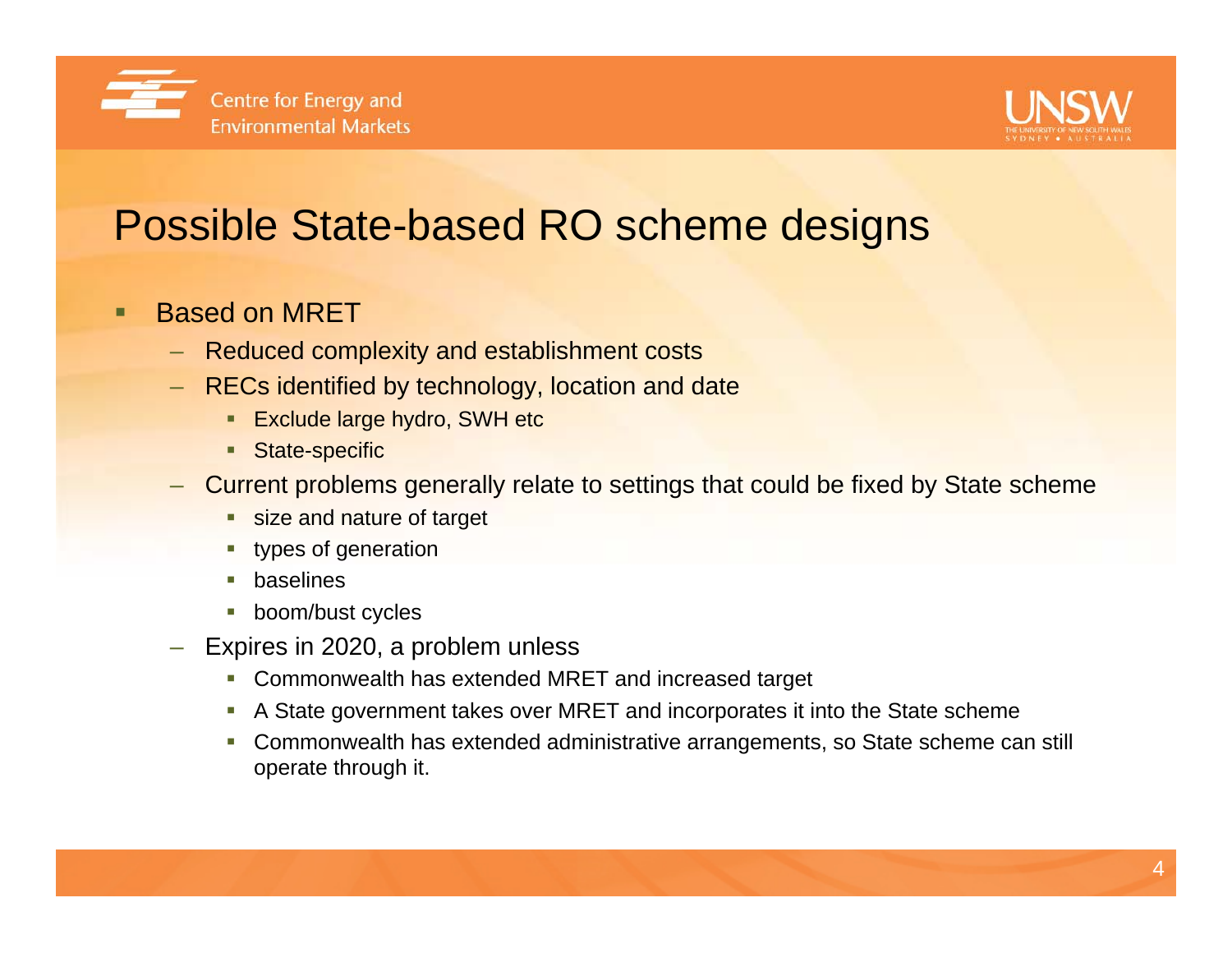



## Possible State-based RO scheme designs (cont.)

- о Based on MRET (cont.)
- ο Retailer licence conditions could set requirements:
	- Type A
		- Surrender X additional RECs for every REC into designated ORER account
		- **ORER paid on contractual basis by States**
		- **Precedent set by Green Power scheme**
	- Type B
		- $\overline{\phantom{a}}$ Commonwealth may not allow ORER to establish additional accounts
		- Surrender X additional RECs for every REC to Jurisdictional Regulator
		- $\mathcal{L}_{\mathcal{A}}$ Depending on Rec 29, hold/extinguish
	- Type C
		- Levy could be used to fund JR purchase of RECs (hold/extinguish)
		- Precedent set by NSW Energy Savings Fund levy on DNSPs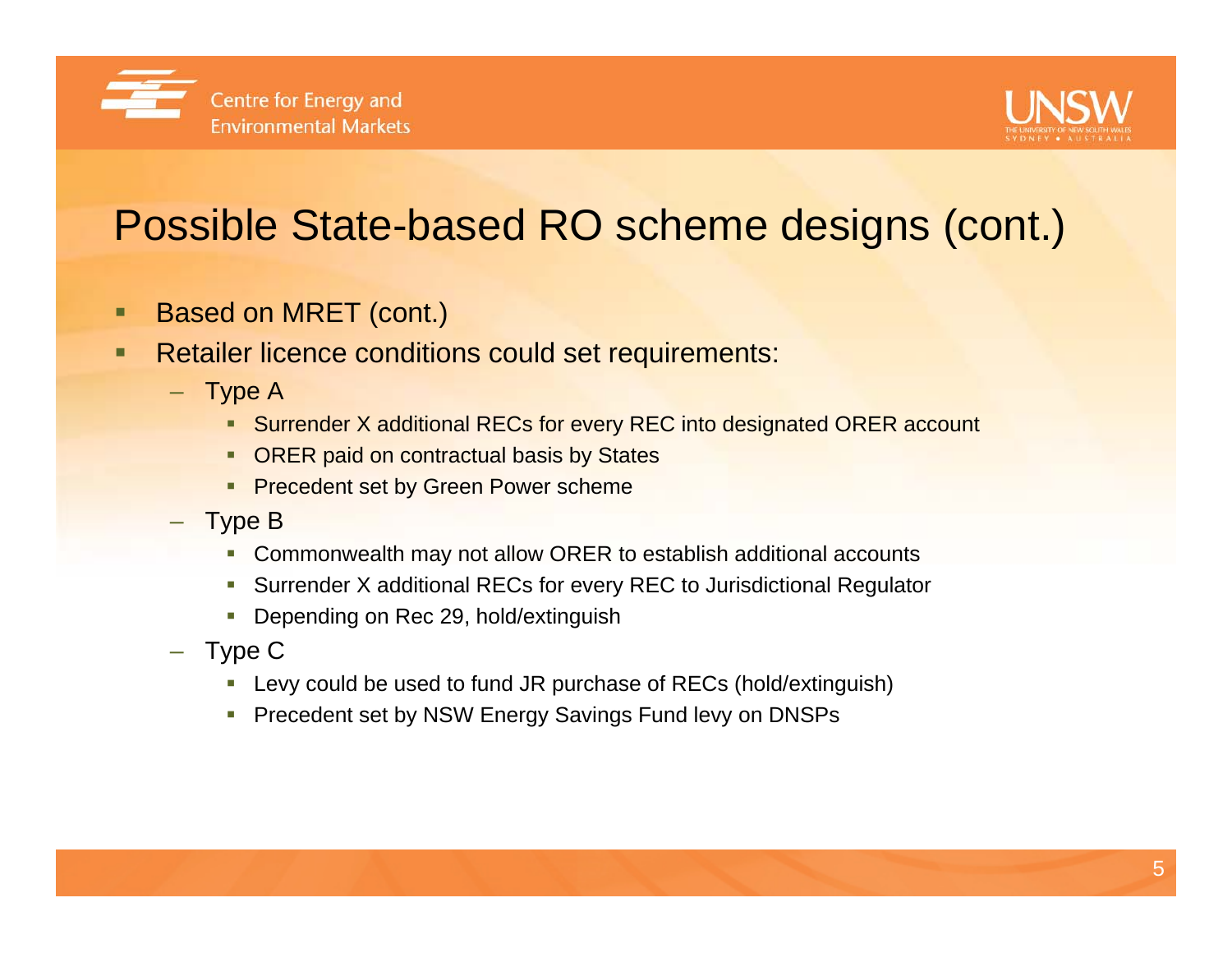



## Possible State-based RO scheme designs (cont.)

- Based on Green Power-accredited generators
- п Retailer licence conditions could set requirement:
	- – enter into contractual obligations that include a certain amount of electricity from generators accredited under the GP scheme (or as described)
	- –not Green Power as GP uses RECs for auditing
	- could use some form of tradeable certificate, not necessary
- L GP is a State government scheme, increased political acceptability?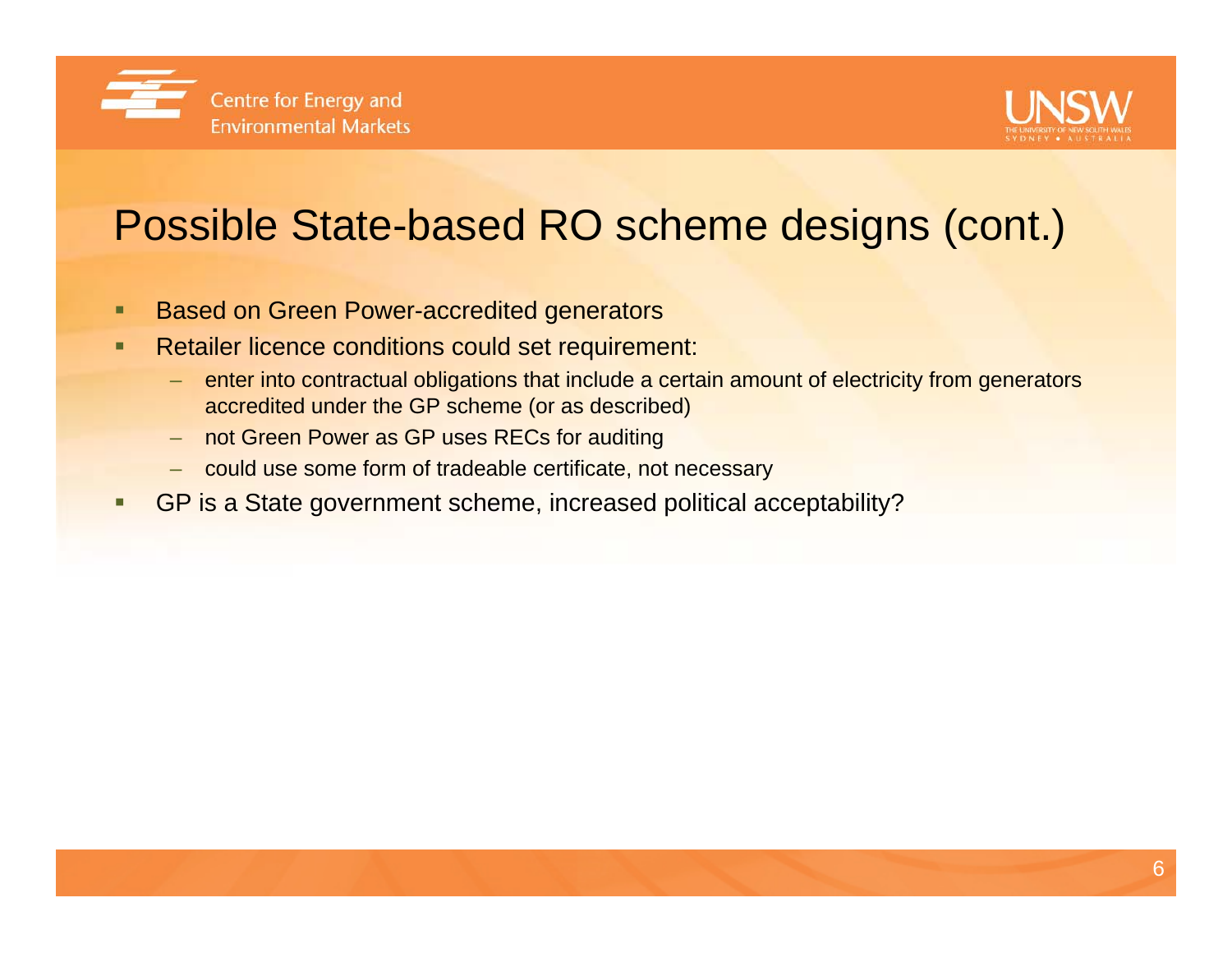



## Additional design issues

- п Size of target
- □ Relative (%) or absolute (GWh) target
- п Time limit for generators to participate
- п Size of penalty, indexation
- о Restriction to a particular state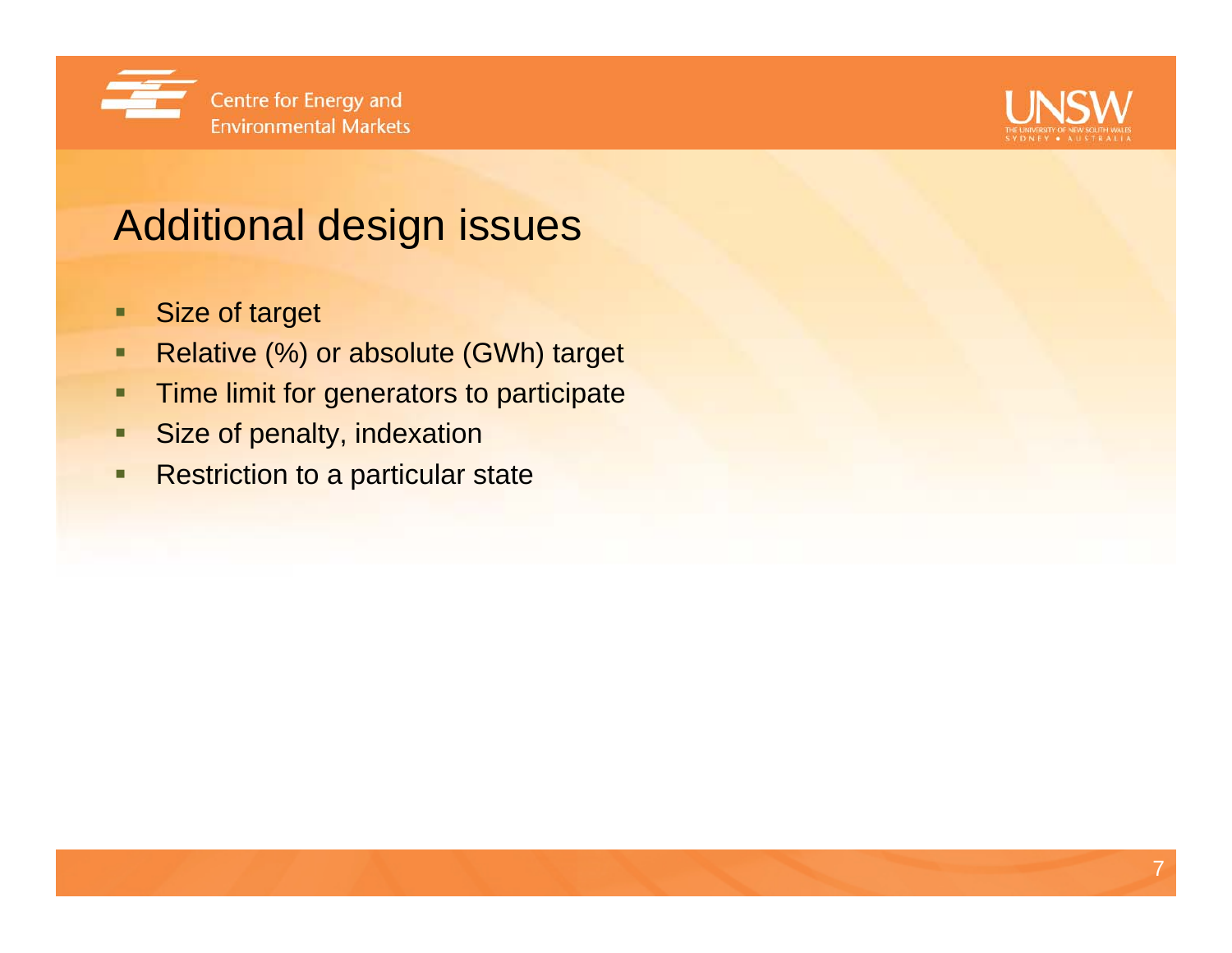



#### Size of target

- п 1997, 16,000 GWh from RE. 205,000 GWh total projected for 2010, additional 9,500 GWh required to increase from 10.5% to 12.5%.
- п Current 2010 projection is 234,500 GWh, 25,500 GWh 10.9% RE
- ٠ Choice influenced by community expectations, short term cost and local industry development and employment

| <b>Approx %</b><br><b>MRET Target<sup>a</sup></b>             | <b>Total</b><br>percentage | <b>GWh MRET</b> | <b>GWh total</b><br>(includes 1997<br>existing) |
|---------------------------------------------------------------|----------------------------|-----------------|-------------------------------------------------|
| <b>No MRET</b>                                                | 6.8%                       | 0               | 16,000                                          |
| <b>Current MRET 2010</b>                                      | 10.9%                      | 9,500           | 25,500                                          |
| 2%                                                            | 12.5%                      | 13,300          | 29,300                                          |
| 5%                                                            | 15%                        | 19,200          | 35,200                                          |
| 10%                                                           | 20%                        | 30,900          | 46,900                                          |
| <b>Current MRET 2020</b>                                      | 8.7%                       | 9,500           | $25,500^{\circ}$                                |
| 10% in 2020                                                   | 20%                        | 42,600          | 58,600                                          |
| 20% in 2020                                                   | 30%                        | 71,900          | 87,900                                          |
| a: in terms of a percentage increase over the 1997 percentage |                            |                 |                                                 |

Table 1 Percentage and Corresponding GWh Targets in 2010

a: in terms of a percentage increase over the 1997 percentage

b: assumes 16,000 GWh in 1997 is maintained through to 2020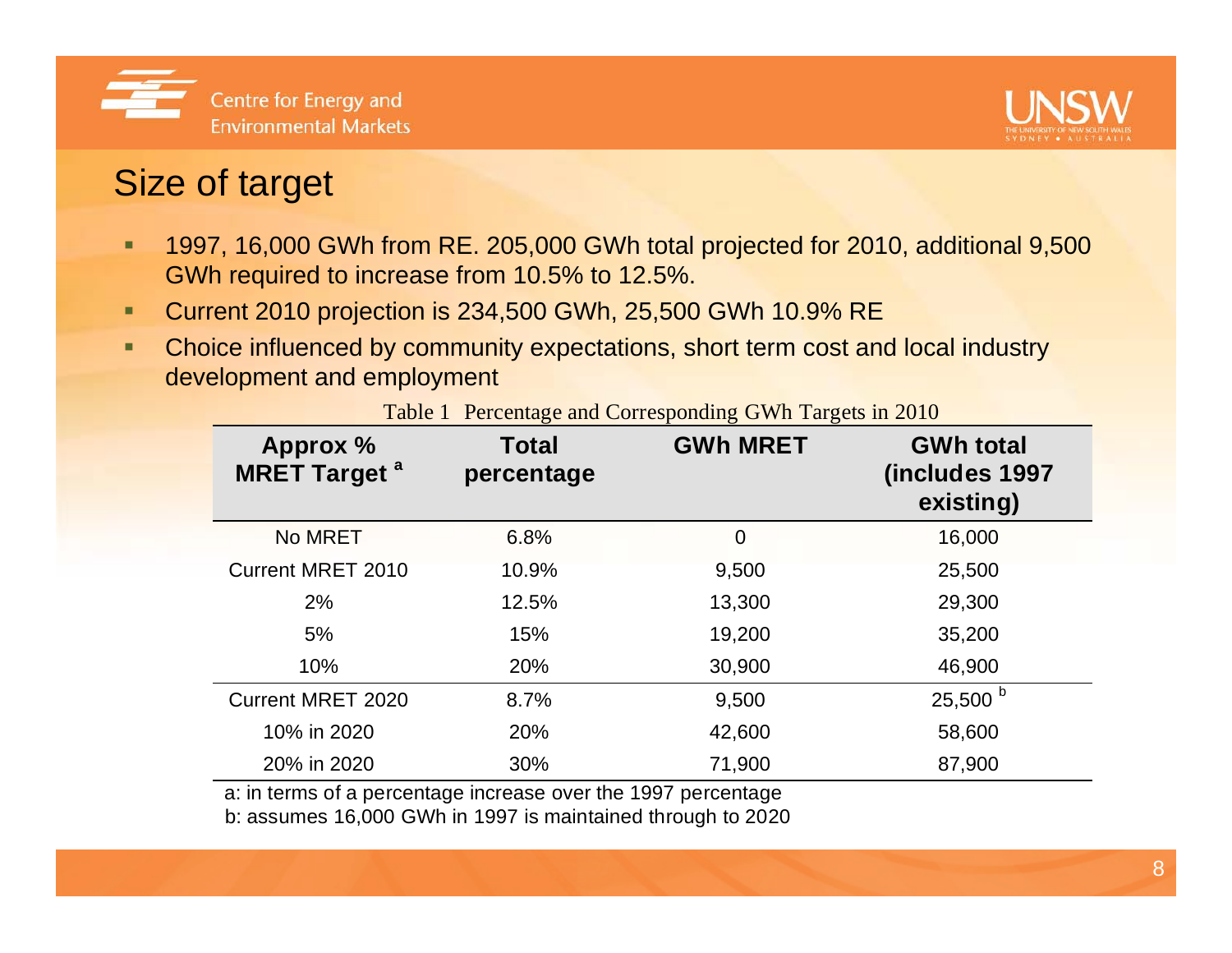



### Relative (%) or fixed (GWh) target

- п Fixed target
	- –Could underestimate future demand and result in a lower percentage
	- –Could overestimate demand (energy efficiency measures, oil price impacts)
	- –Greater investment certainty
- Г Relative target
	- –Allows for changes in demand
	- –Would need to be set as absolute target each year
	- –Uncertainty offset by shortfall flexibility, assigned generation declarations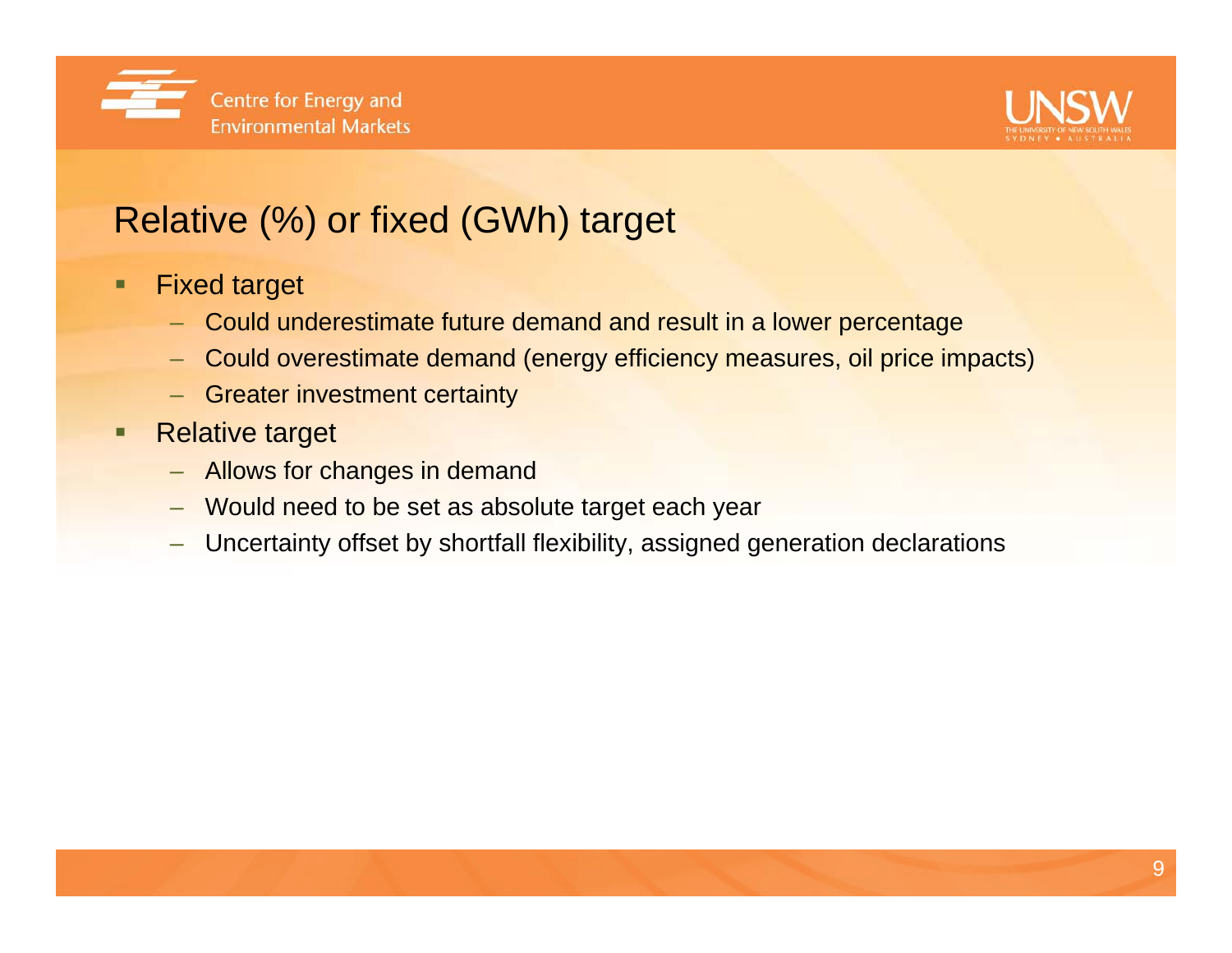



#### Time limit for generators to participate

- –Large hydro predicted to provide 27% of RECs to 2020
- MRET Review recommended new baseline after 15 years
- – This would still allow fluctuation around new baseline, RECs created but not paid back
- Better to have absolute time limit
- – Although old hydro soaked up by old scheme, and not relevant for GP-generators, time limit still encourages new plant
- –Limit banking, otherwise effectively extends plant life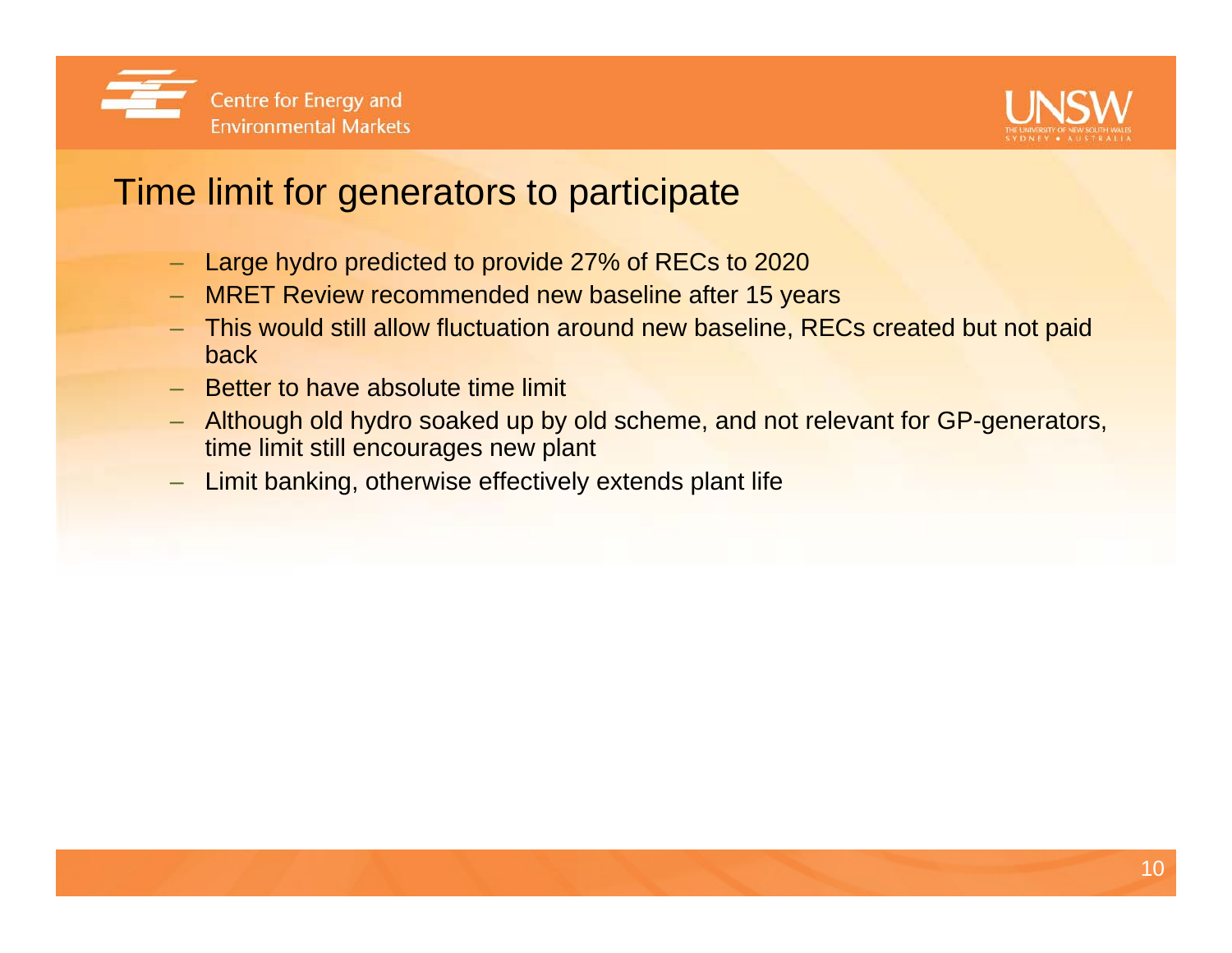



### Size of penalty, indexation?

- П Size Current penalty \$40/MWh (\$57 after tax), not indexed
- □ 4% annual inflation halves penalty over 15 years
- Г State scheme
	- –Indexing penalty alone isn't enough, as would just pay penalty for MRET
	- – Could require an additional REC (or an additional MWh from GP generator) if penalty is paid
	- Include caveat that penalty could be paid for State scheme if is less than marginal cost of RE required to meet both schemes
	- – Requires access to level of liable parties' shortfalls, MRET Review Panel recommended this information be publicly available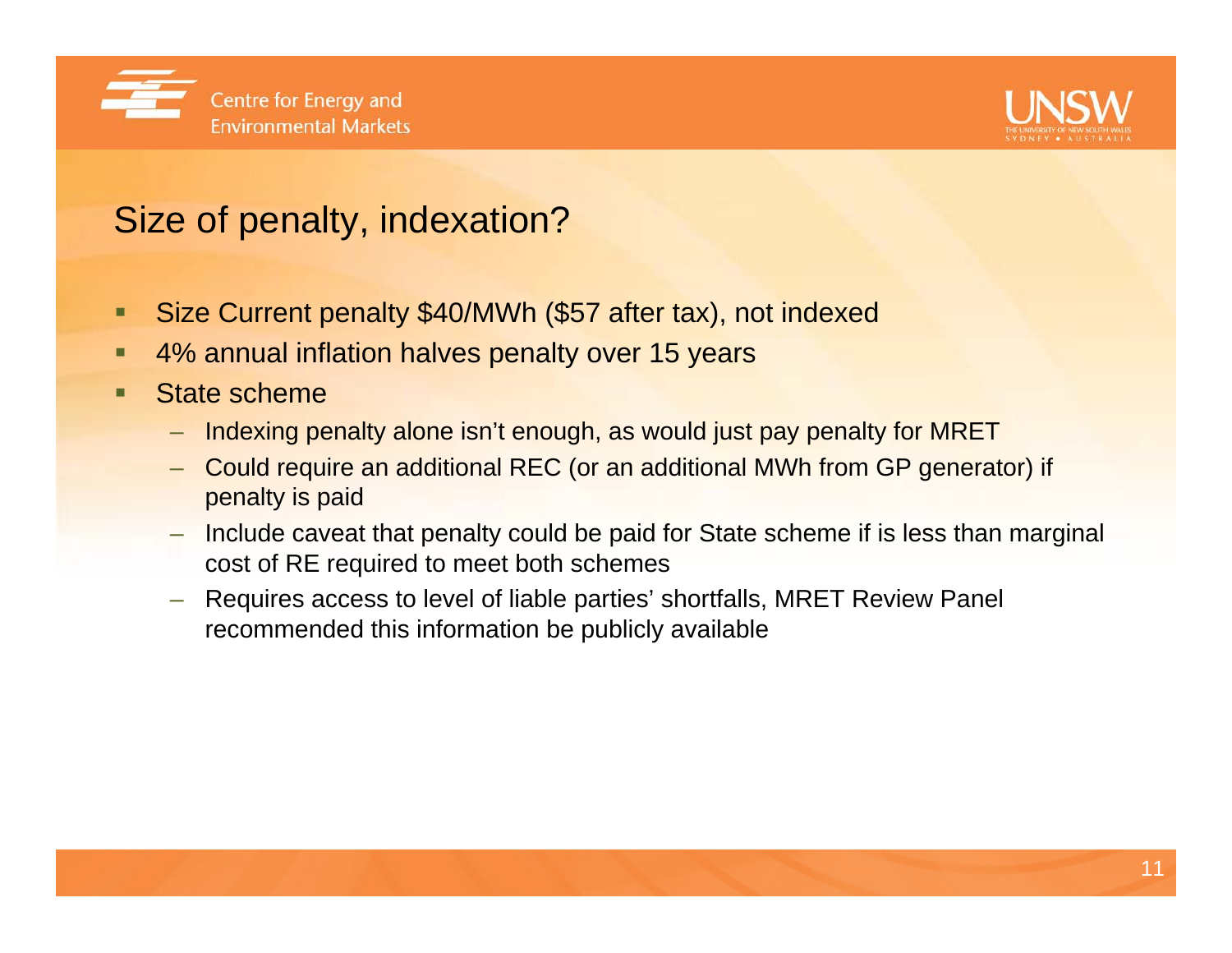



#### Restriction to a particular state

#### П Result in

- increased short term cost
- –greater employment
- greater local industry development
- Г Possibly restricted by
	- Availability of RE resources
	- –Ability of network to accept stochastic plant
- г Legal issues
	- –Can't duplicate Commonwealth scheme
	- Possible contravention of Constitutional requirement there be no barriers to free trade
		- NGAS: DSA and biosequestration must be in NSW
		- Qld 13% gas scheme: interstate generators can participate but only to the extent they contribute to meeting Qld load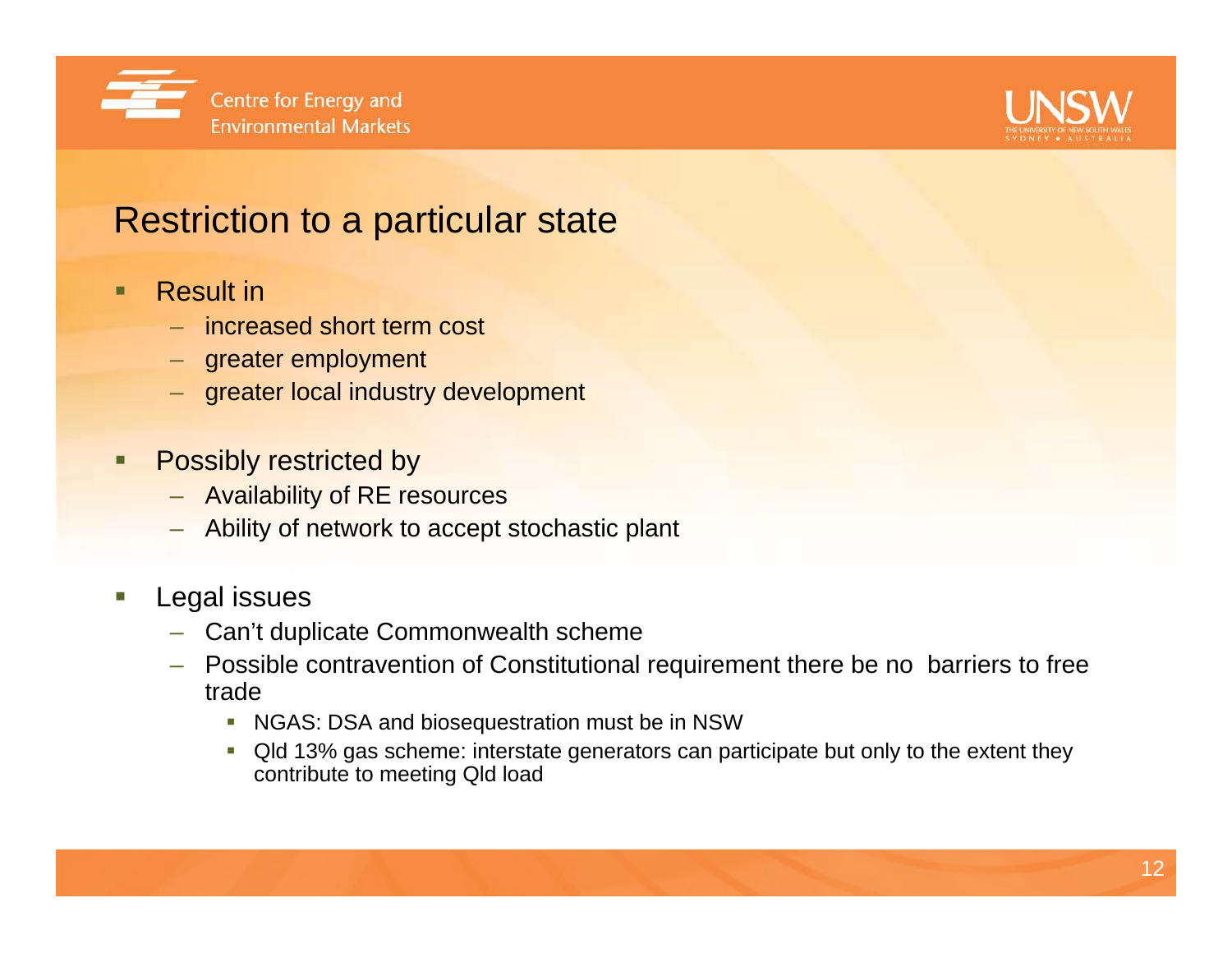



### Comparison of MRET and GP-based approaches

- п MRET-based
	- –Uses existing mechanisms
	- Reduced complexity and establishment costs
- □ GP-based
	- No 2020 end point
	- – If entirely through contracts - absence of trading on spot market reduces cost volatility and uncertainty
	- –Price discovery could still occur through existing MRET?
	- –Avoids creation of two types of RECs
	- –More politically acceptable as is entirely State-based?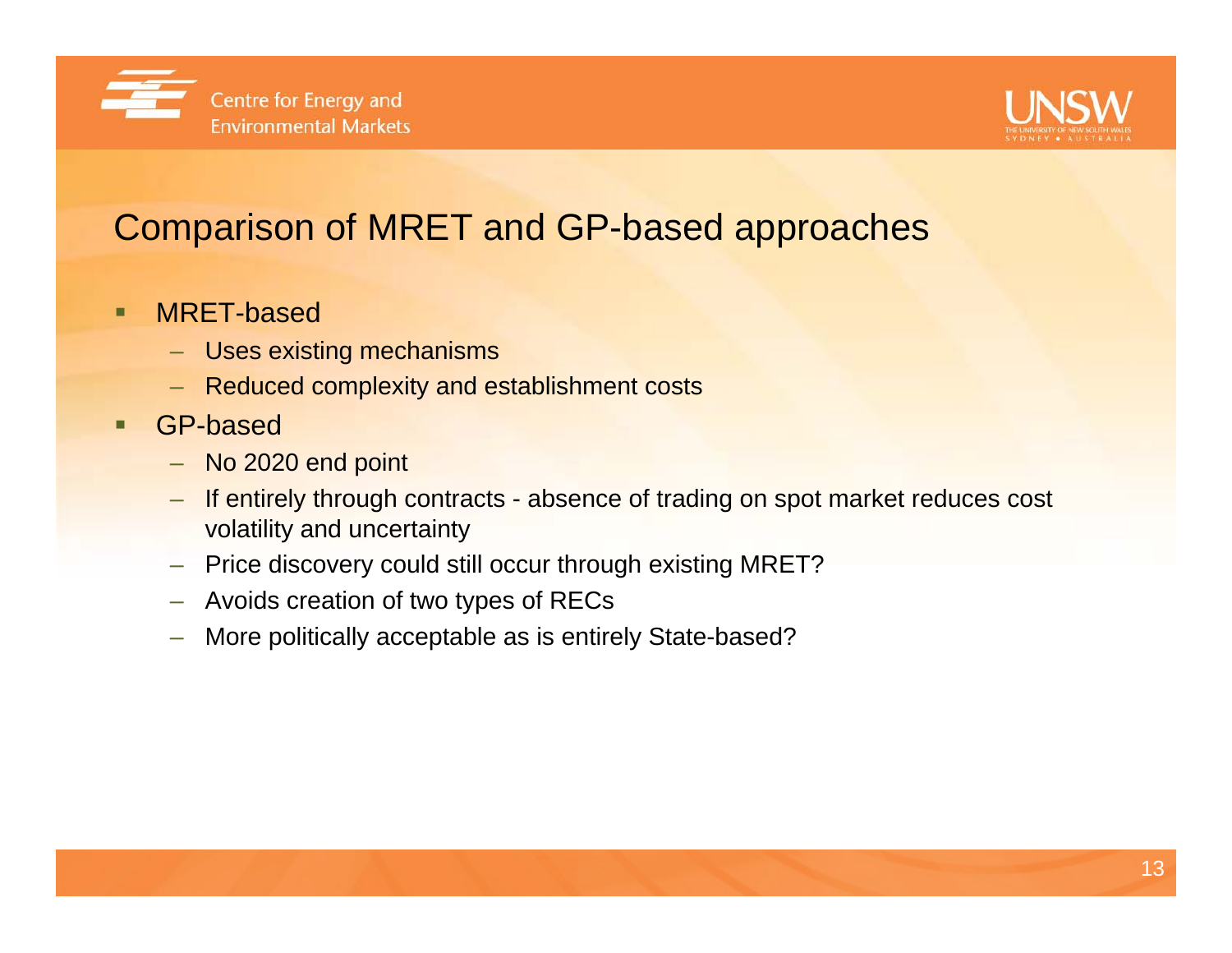



### MLET: Mandatory Low Emission Target

- о Emissions intensity
- о Certain amount of electricity with an average of 0.2tonnes/MWh
- п Not technology specific
- п Could be made up with mix of technologies
- О Would support renewables and gas-fired now and other technologies (CCS) if and when they become available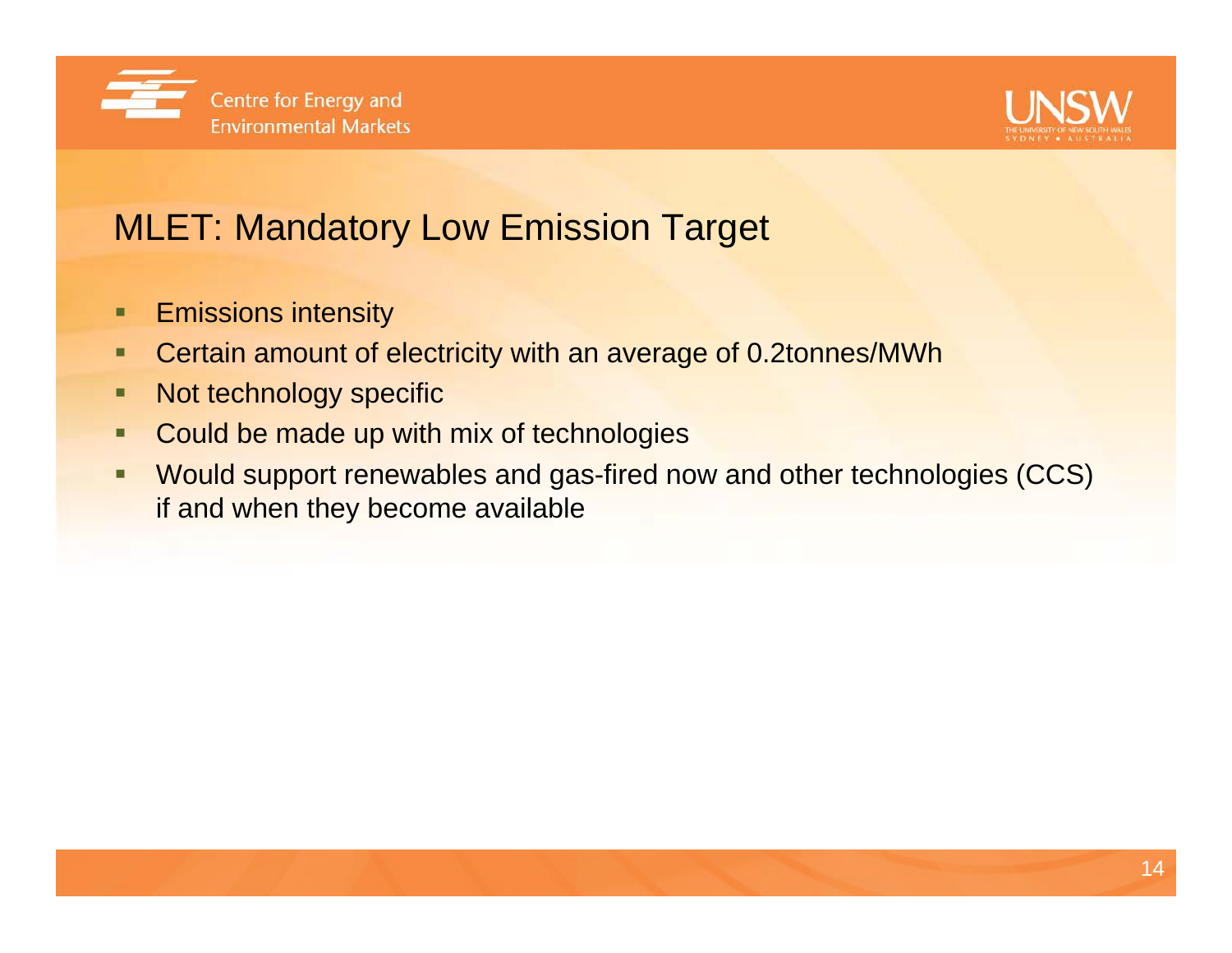



#### Also need ….

- п Integrated policy framework
- п Access to distribution network
- ٠ Integration of stochastic generators into NEM
- п Appropriate planning guidelines
- п Community acceptance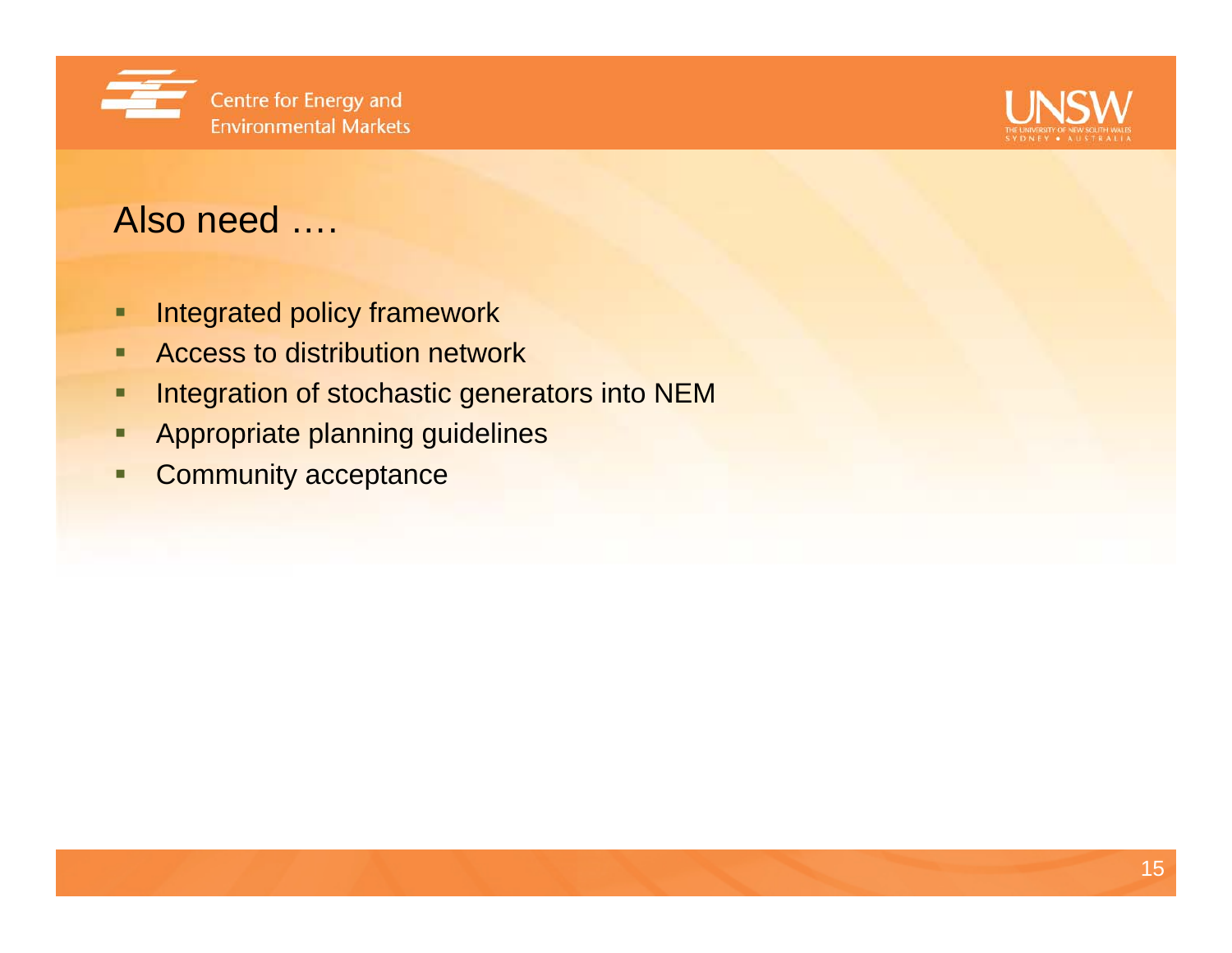



## A word on costs ……

- ٠ MRET review compared renewables increase against no increase
- ٠ MMA - 20,000 GWh by 2020: 0.181 c/kWh higher, \$300/quarter increase by 41.4 cents per week
	- : cumulative impact \$5.1 billion if shortfall charge indexed
- ٠ Prime Minister, National Press Club, Tuesday 15<sup>th</sup> June 2004.
- ٠ "The Tambling recommendations were \$5.1 billion. The ALP recommendations are \$11 billion according to the extrapolations from the modelling in Tambling and those of the Australian Greens, ten per cent is \$23 billion."
- ٠ Minister Kemp, Tuesday 15<sup>th</sup> June 2004.
- ٠ "Labor's proposal to lift the MRET to five per cent would cost the economy some \$11 billion—a cost that we do not have to pay.
- $\mathcal{L}_{\mathcal{A}}$ Ian Macfarlane, Tuesday 15<sup>th</sup> June 2004.
- $\mathcal{L}_{\mathcal{A}}$ "The Greens support an MRET [20% by 2020] that will cost Australian GDP about \$23 billion in negative growth."
- ٠ Minister Kemp, 26<sup>th</sup> June 2004, Burnie Advocate.
- m. "… Senator Brown proposed an amendment that would raise the MRET to 10 p.c. by 2010 and 20 p.c. by 2020……. But Federal Environment Minister David Kemp said the Senator had 'reaffirmed his life membership of the political lunatic fringe' with his proposal. Brown's amendment, had it been passed, would have come at a cost of some \$40 billion ….".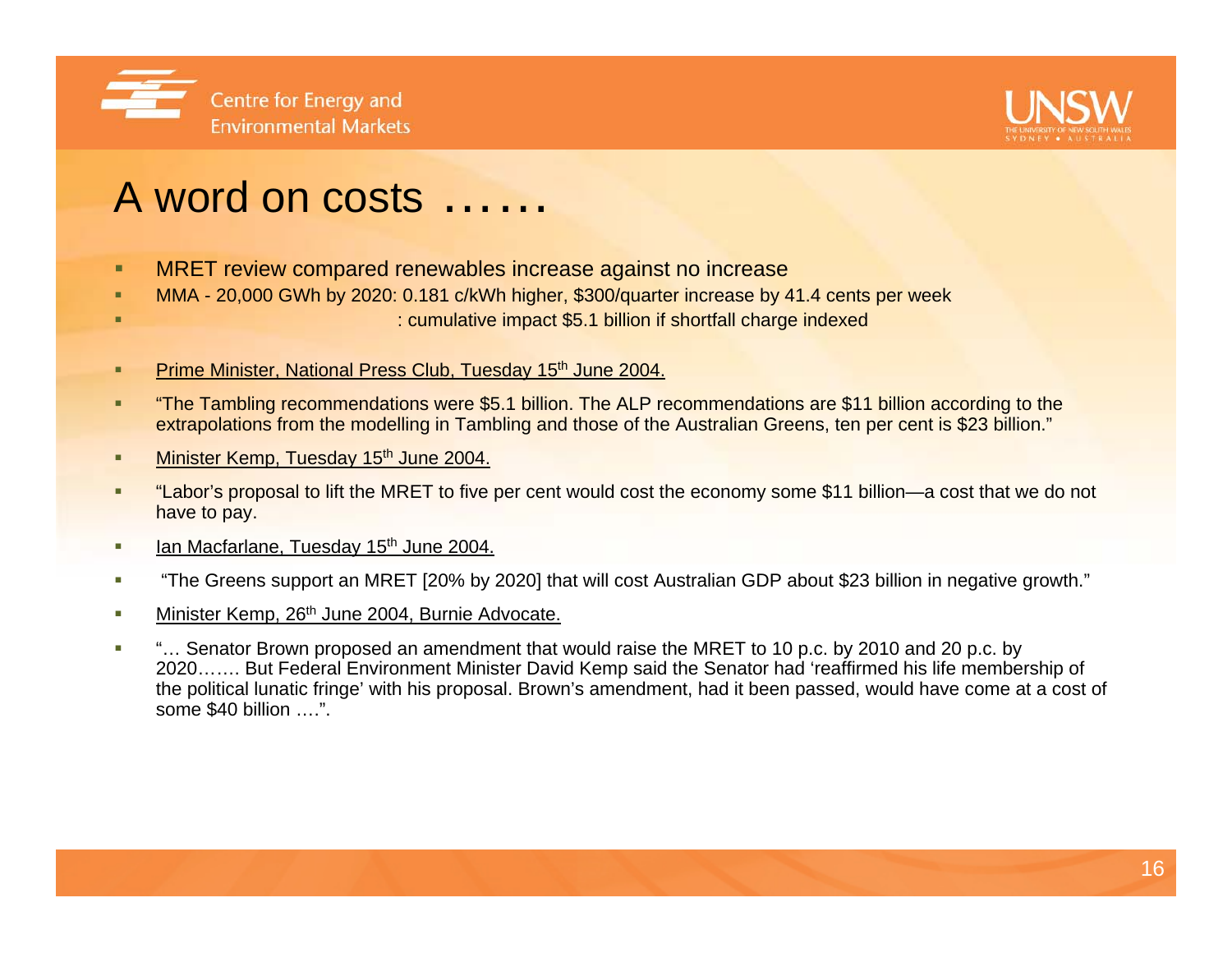



## A word on costs ……(cont.)

- п Assuming emissions need to be reduced, need a least-cost abatement portfolio that includes renewables
- п Therefore focus on opportunity cost of not using renewables
- п IEA GLO50 modelling: exclusion of CCS increased marginal abatement cost from US\$40/tonne to \$80/tonne



#### **Marginal CO<sub>2</sub>** abatement cost